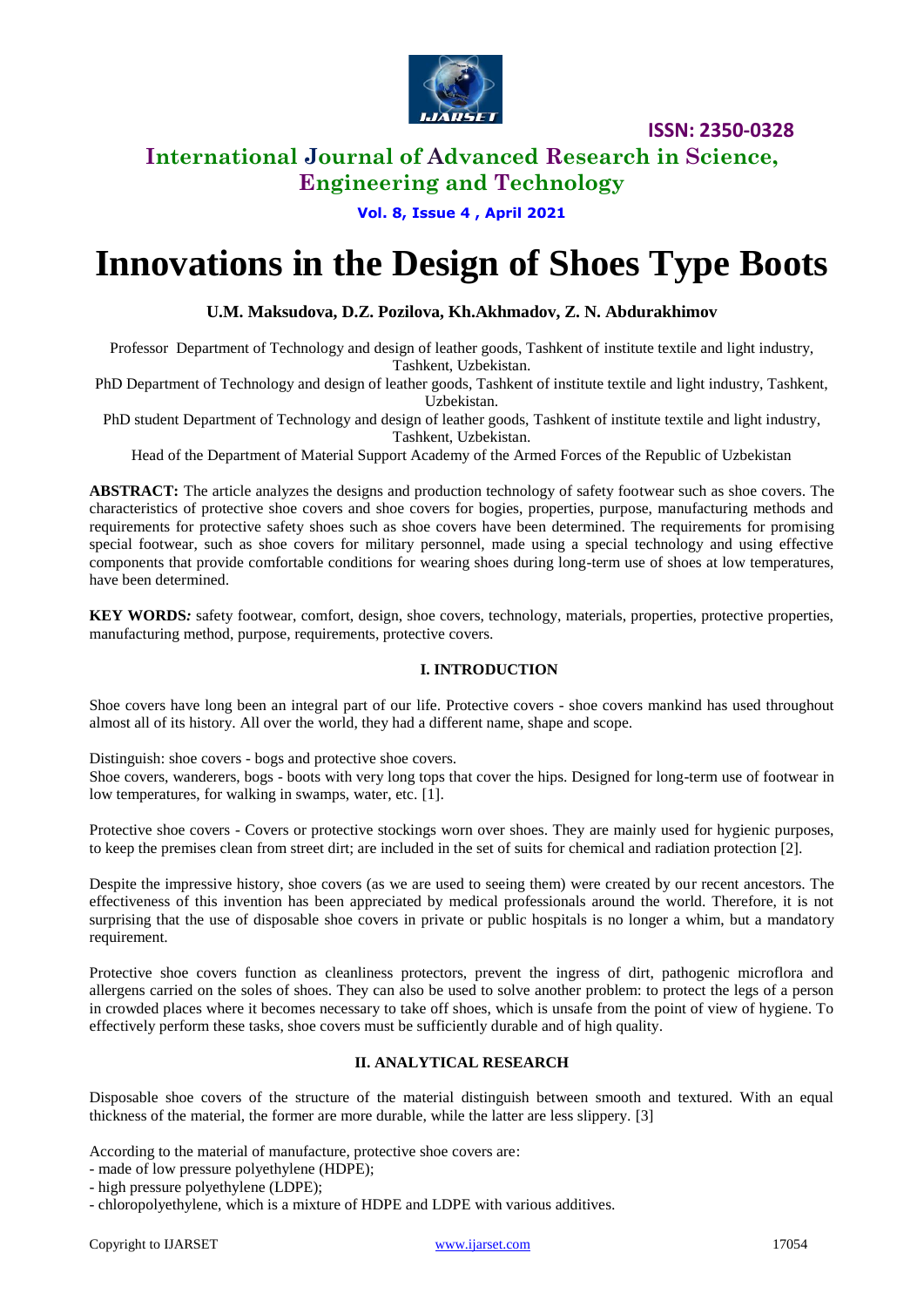

### **ISSN: 2350-0328 International Journal of Advanced Research in Science, Engineering and Technology**

### **Vol. 8, Issue 4 , April 2021**

According to the manufacturing method, shoe covers can be: a) machine-made. In them, the gum consists of two welded using spunbond (non-woven fabric) halves. b) handmade (with a solid elastic band). They practically

the possibility of rupture of the elastic is excluded.



Figure 1. Protective shoe covers. a) hand-made shoe covers; b) machine-made shoe covers; v) protective shoe covers from moisture; g) protective shoe covers from dirt.

Protective shoe covers are available in sizes  $13 \times 18$  cm, less often -  $15 \times 40$  cm. Due to the elastic band, the shoe covers hold equally well on both shoe size 20 and size 46. In terms of density, shoe covers can be dense  $(42 g/m<sup>2</sup>)$  and low density  $(20-25 \text{ g} / \text{m}^2)$ .

In many ways, the quality of shoe covers depends on the raw materials used in production, the method of soldering and the elasticity of the elastic bands. Depending on the class of the product, shoe covers can be used for different periods of time (from 5 minutes to 5 hours). The most reliable shoe covers are of increased strength, intended for medical institutions. They can have grooved or laminated soles. The thickness of the polyethylene wall ranges from 25 to 45 microns, and, according to the manufacturers, such models of shoe covers can be used for 4-5 hours and even more than once. [4]

High-quality shoe covers are made from materials that are resistant to external influences - acid, moisture, alkali. Another indicator is wear resistance. It is important that the products are strong when stretched and do not wear out.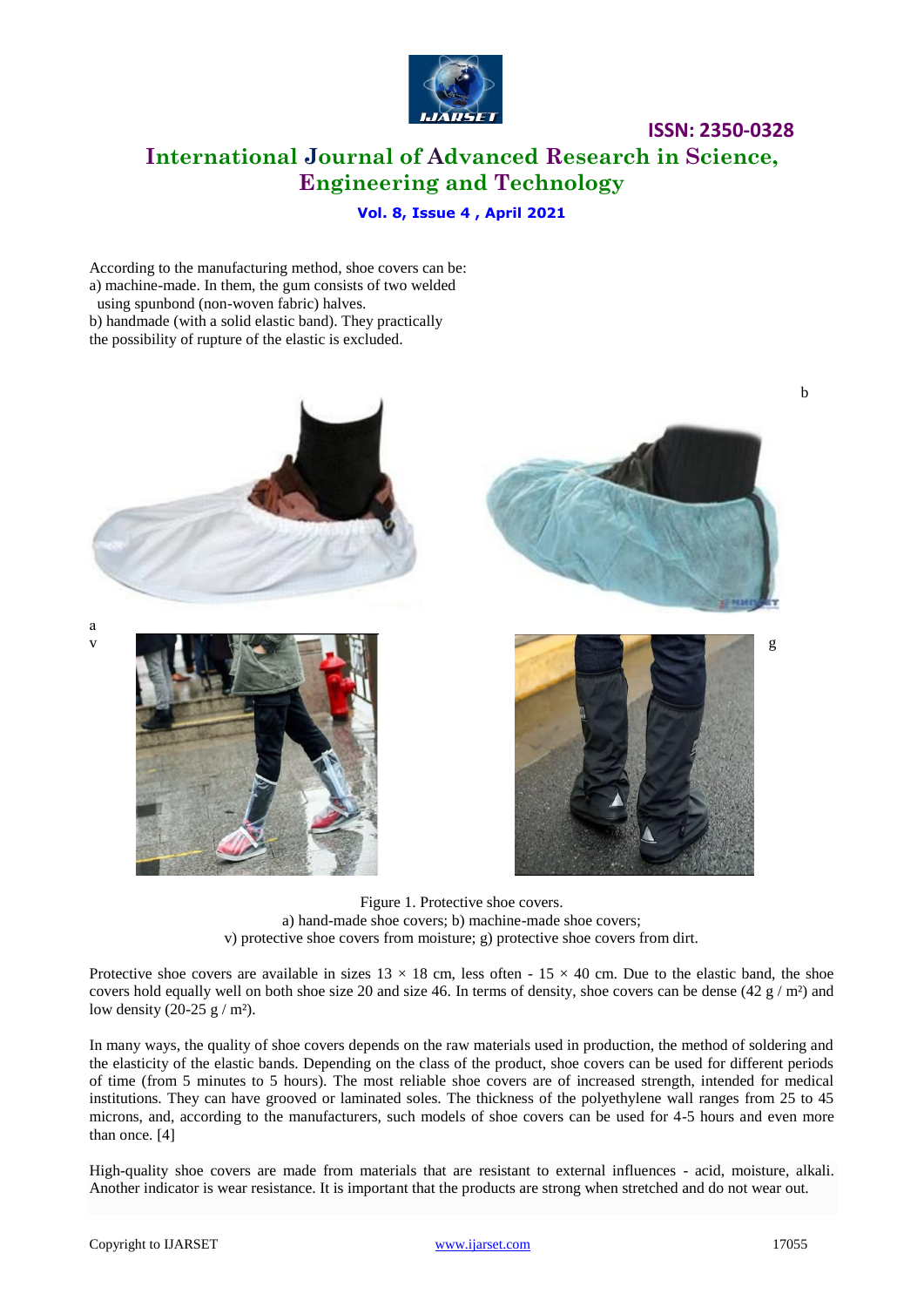

### **ISSN: 2350-0328 International Journal of Advanced Research in Science, Engineering and Technology**

### **Vol. 8, Issue 4 , April 2021**

Protective covers - shoe covers at different times had different names:

- Watara fishing shoe covers.
- Gutuls rough covers with thick soles.
- Butuly the peasant's rough footwear.
- Charki Siberian casual shoes.
- Luntai covers made of animal skins and hair.
- Ichig Asian ankle boots without a sole.
- Tarbases Kamchatka protective covers.

Boot covers - covers or protective stockings worn on top of shoes. They are mainly used for hygienic purposes, to keep the premises clean from street dirt. They are used in medical institutions, in the premises of very clean industries, in museums, etc. There are different designs, materials and colors. Most often they are disposable, but there are also reusable ones (for example, reusable shoe covers made of thick soft fabric are used in museums to preserve valuable parquet floors). Also, reusable fabric shoe covers are used by medical personnel in operating rooms, put on clean shoes, and after use are disinfected by auto-tacking [5].

There is also a separate category of shoe covers that are used outdoors. They are used in hiking trips and cycling. Typically, these products are made of rubber or plastic. They protect your feet from dirt, sand and moisture.

Several centuries ago, shoe covers were used a little differently for the purpose for which we use them today. Yes, and they looked completely different. Initially in Russia, the peasants called shoe covers any shoes that were intended only for work, but not suitable for walking. These shoes were long leather boots or ankle boots made of woven or woven material, which were pulled together by straps. Shoes made of a single piece of leather were especially durable and waterproof - they were preferred by hunters and fishermen [6].





Figure 2. Shoe covers in antiquity. *a) shoe covers - leather boots (bogies); b) strap shoe covers*

In medieval France, items similar to shoe covers were worn in royal palaces. Due to this, they ensured the cleanliness of parquet and expensive carpets. Of course, in appearance they were very different from disposable shoe covers. These were special covers that were made of fabric or leather. [7]

But not only France could boast of covers that look like modern shoe covers. Similar shoes were worn in Kievan Rus, however, already for the holidays. She was a low boots with thin soles. These shoes were made from braided or woven material. And they put it right on their bare leg.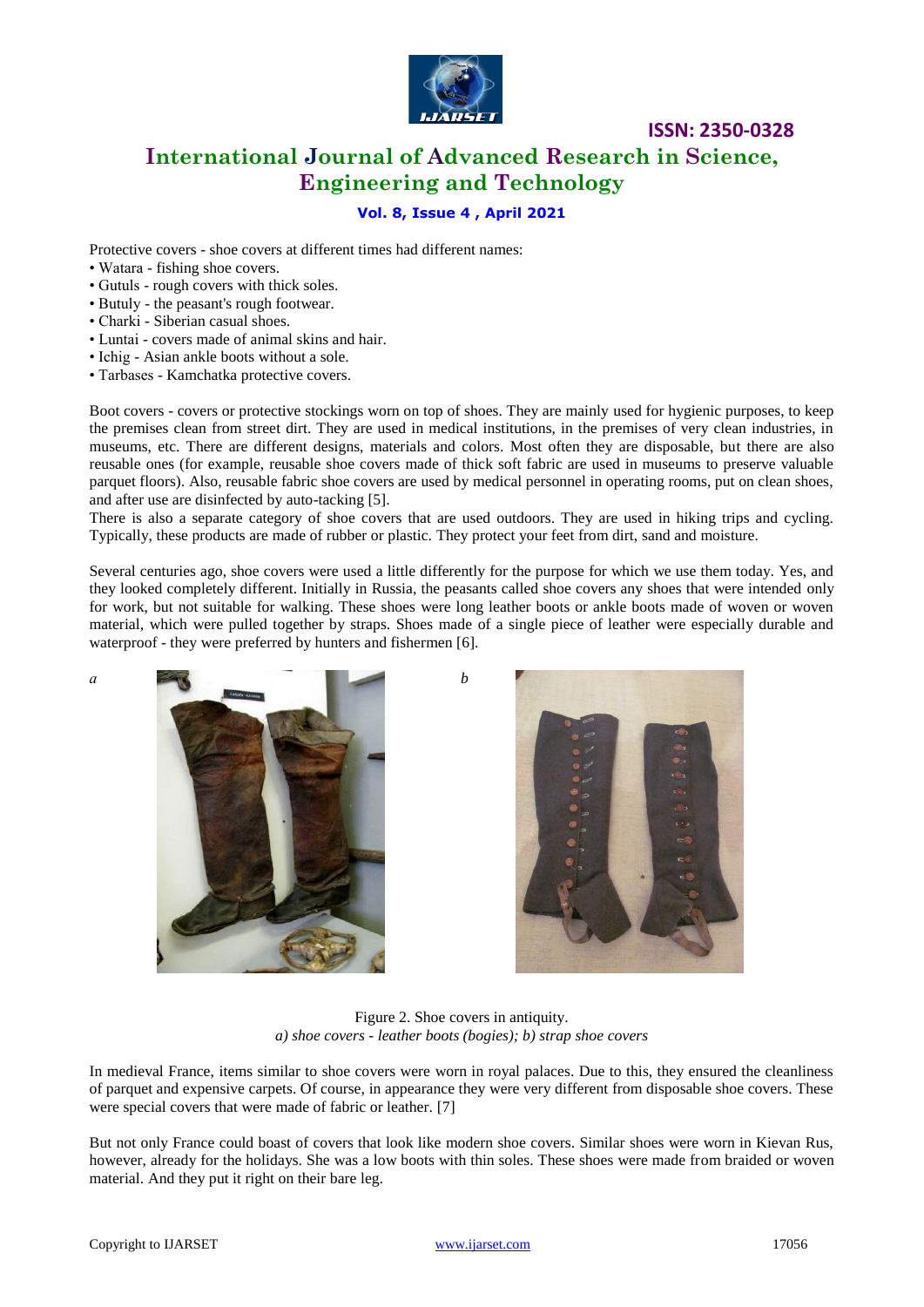

### **ISSN: 2350-0328 International Journal of Advanced Research in Science, Engineering and Technology**

### **Vol. 8, Issue 4 , April 2021**

Travelers also used protective shoe covers. These were people with a fairly large income who wanted to ensure the safety of their expensive shoes. Over boots or sandals, they wore something like shoe covers to protect them from dust, dirt, stones, etc. [8].

Most of the peoples of Central Asia used shoe covers-ichigi (makhsi) - men's and women's shoes, high unlined boots made of soft leather, which were worn with leather galoshes - kaushi. Kaushi - shoes with a one-piece vamp with lowered ankle boots, on a leather sole with a nail fastening method. [9]

a b v



Figure 3. Construction of shoe-ichigi (mahsi)

a) shoe covers - chigi; b) kaushi; v) mahsi

Ichigi made of colored morocco with soft soles (then they are worn with leather galoshes) are common among a part of the Russian population of Siberia, Tatars, Bashkirs and some peoples of the Caucasus (for example, among the Asetins) [10].

Significant changes have taken place in the design of protective footwear for military personnel. For two centuries, law enforcement officers used tarpaulin boots with footcloths, which protected the foot from both the cold and dirt. By design, kersey boots also belong to the varieties of protective shoe covers.

Wearing high shoe covers in the Far North, made of thick tarpaulin, over warm winter shoes, prevented snow from getting inside (when moving on virgin snow). The leg remained dry [11].

Winter protective overshoes should not only protect the feet from low temperatures, keeping warm, but also have excellent protective properties. An important property of winter safety footwear is its ability to "breathe".

Human skin emits a certain amount of water vapor. When a person is in the cold, water vapor diffuses through the wall of the shoe, followed by condensation. Condensation occurs, as a rule, in the thickness of the material from which the shoes are made. By wearing canvas shoe covers that do not fit tightly to winter shoes (boots, high fur boots, felt boots), hunters shift the condensation point closer to the outer surface of the material (or even beyond the material). Shoes do not freeze and remain dry, just take off the shoe covers and shake out the frost.

At present, the most promising are the designs of special shoes such as shoe covers made using a special technology and using effective components that provide comfortable conditions for wearing shoes during long-term use of shoes at low temperatures [12].

Figure 4. Shoe covers "galoshes" with an insert.